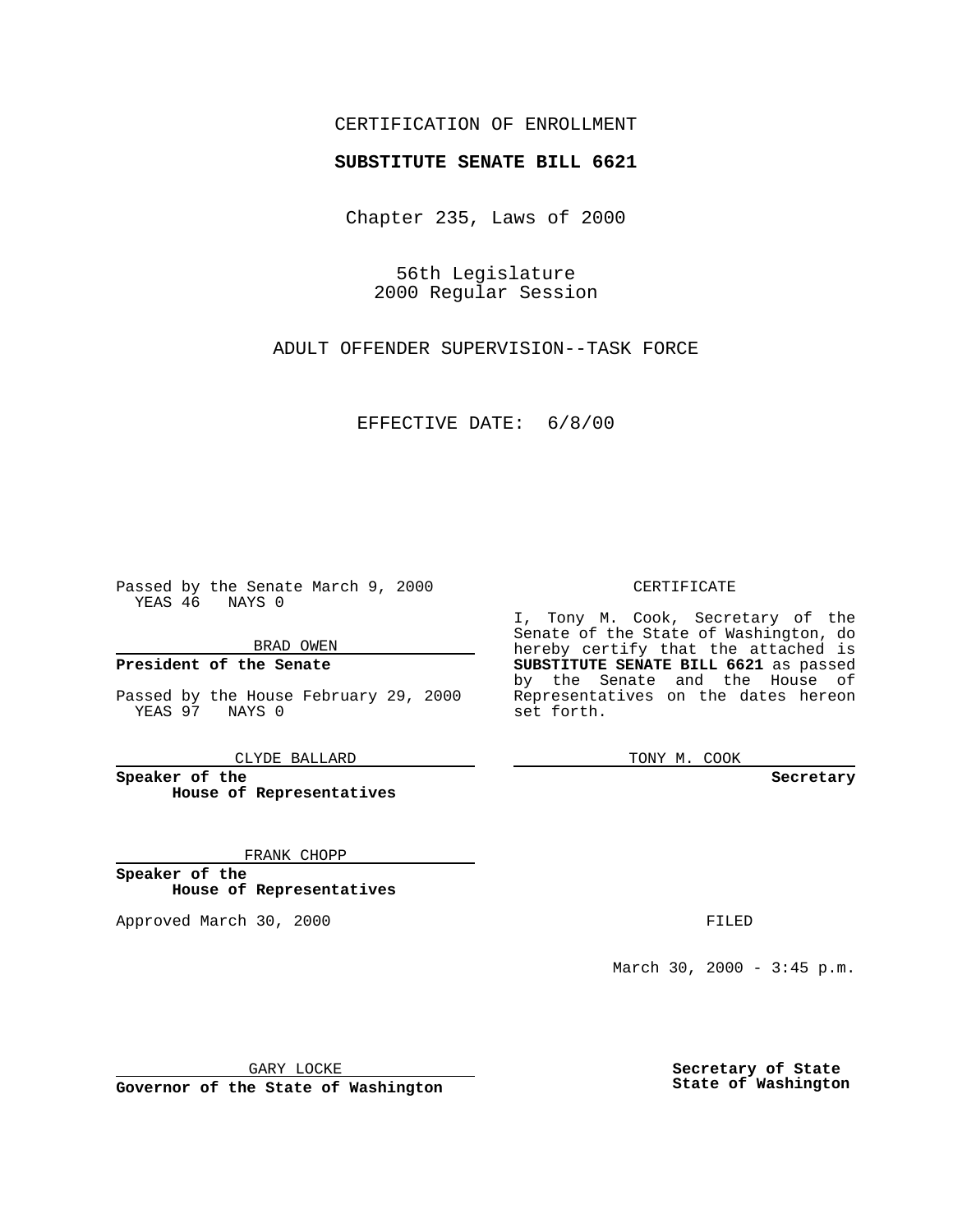## **SUBSTITUTE SENATE BILL 6621** \_\_\_\_\_\_\_\_\_\_\_\_\_\_\_\_\_\_\_\_\_\_\_\_\_\_\_\_\_\_\_\_\_\_\_\_\_\_\_\_\_\_\_\_\_\_\_

\_\_\_\_\_\_\_\_\_\_\_\_\_\_\_\_\_\_\_\_\_\_\_\_\_\_\_\_\_\_\_\_\_\_\_\_\_\_\_\_\_\_\_\_\_\_\_

### AS AMENDED BY THE HOUSE

Passed Legislature - 2000 Regular Session

#### **State of Washington 56th Legislature 2000 Regular Session**

**By** Senate Committee on Human Services & Corrections (originally sponsored by Senators Costa, McCaslin, Kline, Long, Heavey, Haugen, Hargrove, Thibaudeau, Zarelli, Oke, Rasmussen and Kohl-Welles)

Read first time 02/03/2000.

 AN ACT Relating to adult offender supervision; and creating new sections.

BE IT ENACTED BY THE LEGISLATURE OF THE STATE OF WASHINGTON:

 NEW SECTION. **Sec. 1.** The legislature finds that the current probation and parole interstate compact, which was entered into about sixty years ago, has become seriously outdated and of diminishing value to the supervision of offenders residing outside Washington state. The legislature further finds that the quality of supervision provided by other states varies enormously and constitutes a potentially significant public safety risk. The legislature intends to establish a task force to study the recently revised interstate compact for adult offender supervision and recommend to the legislature whether it is in the state's interest to adopt it.

 NEW SECTION. **Sec. 2.** (1) The governor shall appoint a task force to study the interstate compact for adult offender supervision and make recommendations to the legislature by January 1, 2001, on whether it is in the state's interest to adopt the compact. The study shall include